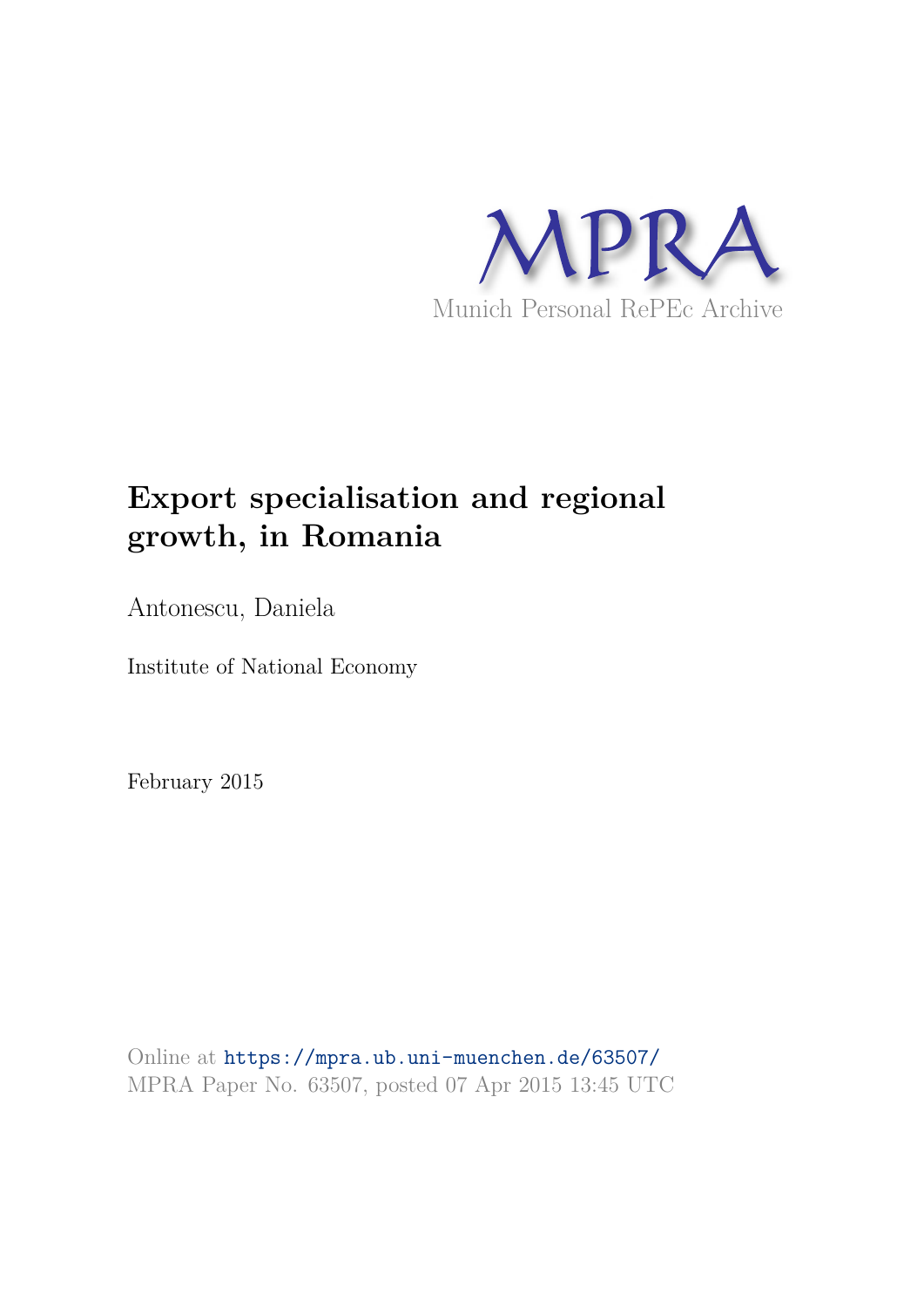**Export specialisation and regional growth, in Romania** 

**Daniela ANTONESCU Institute of National Economy**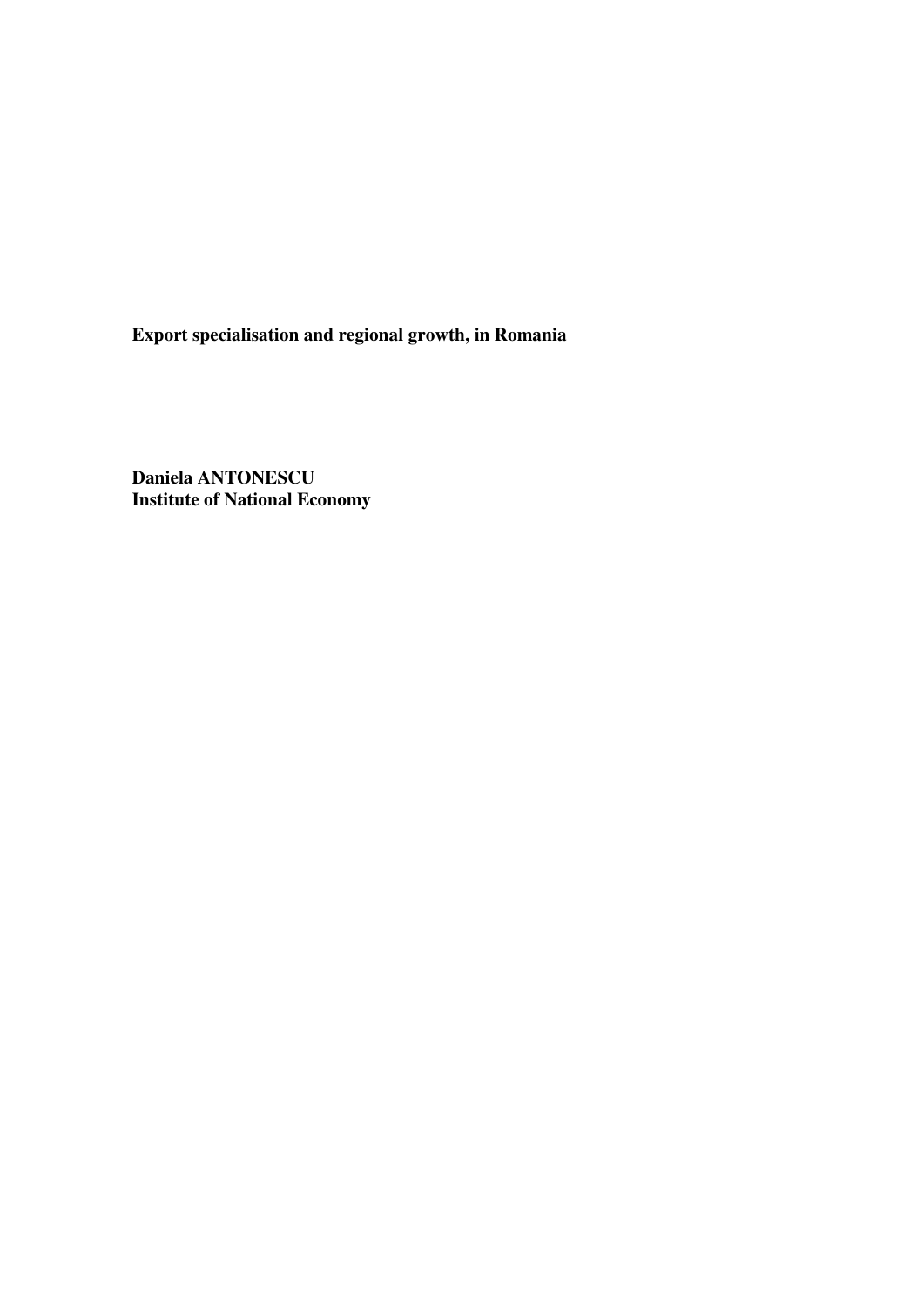# **Export specialisation and regional growth, in Romania**

## **Daniela ANTONESCU**

*Institute of National Economy, Romanian Academy daniela.antonescu25@gmail.com* 

## **Abstract**

.

*From regional growth theoretical perspectives, exports represent the important factor with different impact in time and space. The export activities depend in a large share on the way in which a state or a region capitalises their endogenous potential, including the accumulated knowledge and existing capacities. Due to the positive impact on the regional competitiveness and specialisation, export is regarded, currently, as an important factor of economic resilience, but also as a pillar for the emergence of territorial inequalities.* 

*This paper investigates which export fields and products at regional level have resisted to crisis and the possible policy responses to mitigate the effects. Also, we intend to present a series of quantitative and qualitative comparisons regarding the regional export activity, for the period 2008-2013, when export registered variations from one from one region to another, under the impact of the world economic and financial crisis.* 

**Key words:** economic and financial crisis, export specialisation, NUTS 2 region, regional growth

**JEL Classification:** *R1, R11, R12, F1, F13*

Note. The paper was prepared for The 10th International Conference of the Romanian Regional Science Association REGIONAL DEVELOPMENT AND "EUROPE 2020", Suceava, MAY 8 – 9, 2015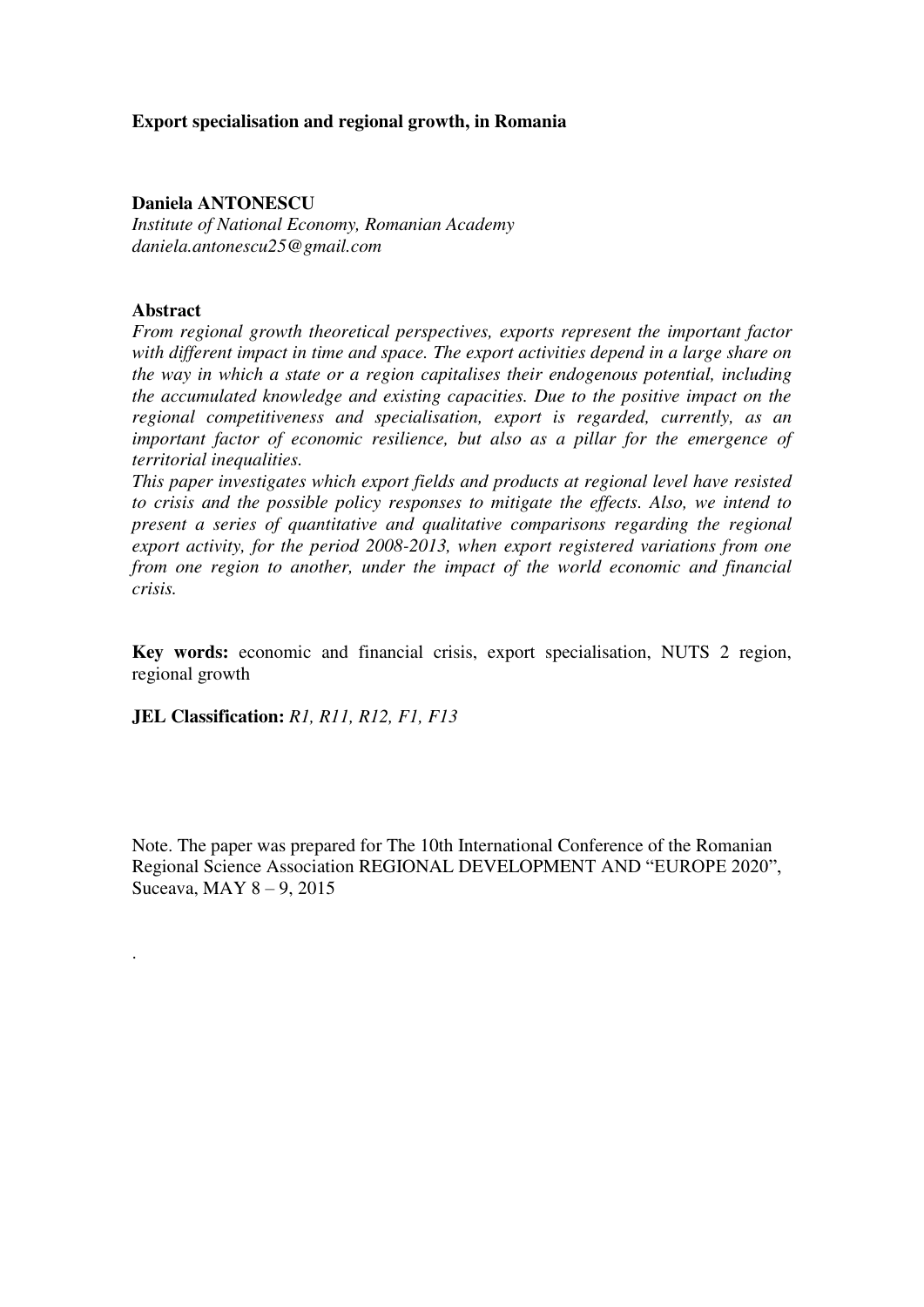#### **I. INTRODUCTION**

From regional growth perspectives (and classic economics, too), exports represents the exogenous factors with different impact in time and space. This exogenous factor was important, in particular, during to the beginning of growth regional process, his effects was relatively difficult to manage.

Actually, the regional factors (in specially, endogenous) predominated and influenced the quality of the technologies, the regional supply and demand, but the relationship between endogenous development and export remains very important for attaining a high level of growth and specialisation. Even though there are some restrictions in using regional export in territorial analyses, in specially, because of statistical data and information lack (Frankel and Romer, 1996). They have highlighted the advantages of an open economy in the context of Solow's growth model, underpinning the importance of exports for endogenous growth.

According to Hausmann and Klinger (2007), the easiness with which a national or regional economy can make exports depends to a large extent on the accumulated knowledge and the existing capacities. The starting hypothesis in sustained this statement is that the regions which gain competences in manufacturing a certain product can more easily redistribute the human, material and institutional capital, if they share commonalities to others that have already realised that product. The closeness between products is based on the so-called probability on pairs which means that a region can export a certain product considering that it exports also another product ("product space").

Influencing competitiveness and specialisation at territorial level, the export is accepted as a factor with major impact to regional growth, but also a source for the emergence of economic and social inequalities in regional level.

# **II. GENERAL TRENDS OF EXPORT AT REGIONAL LEVEL**

The outbreak of the global financial crisis in 2008 affected negatively the exports of Romania, the magnitude of the negative impact highlighting the increasingly closer links between the national economy, the EU one and the one of the other states of the world. The global dimension of the crisis underpinned the high degree of connections between the various financial, goods and services' markets, and a strong process of swift propagation of the unfavorable negative effects of the crisis on the regions of the world (Ghibuțiu, 2011).

From spatial perspective, the export is determined to a relatively high share on the urbanisation degree of the area and on the endogenous potential based on natural resources or relatively cheap and well-trained labour force.

In the period 2008-2013 was found a slight increase of the exports' structure for Romania, on fields with higher value added. The highest weight in Romania's exports is held by cars, devices, equipment, transportation means, respectively about 42.2% (in the year 2013), and thereafter are placed at considerable difference agricultural food products (12%), chemical products (11,2%), basic metals (10,3%), textiles and footwear (5,6%), etc. (see Romania's commercial exchanges on counties, Ministry of Economy-Foreign Trade Department).

The concentration degree on certain sectors (for instance car industry) increased and it could turn into a vulnerable point yet, only under certain economic conditions.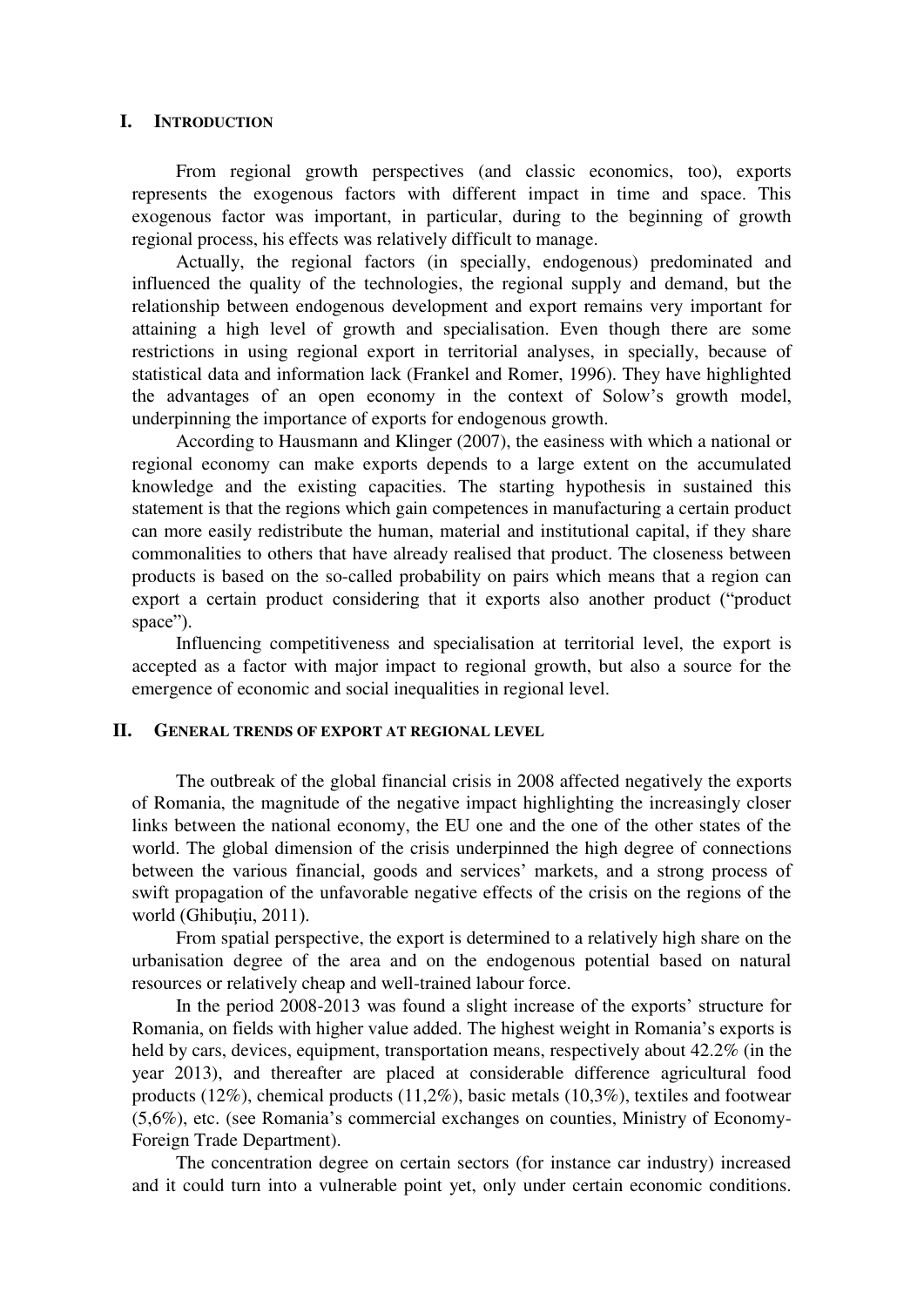The electric equipment and mechanic devices, the transportation means and textiles represent half of Romania's exports. The weight of transportation means in total exports tripled in the last ten years from 5.7% to 17%, thus ranking on the second position in the top of the most important exporting sectors. A vulnerable point of Romanian exports is the relatively high and constant weight of the raw materials' exports (vegetal products, oil, charcoal, metals).

The development regions participate differently to achieving the exports (Table 1). Thus, an analysis of the exports on regions and product sections, for the period 2008- 2013, shows the presence of visible disparities between the regions: *the most important contribution to the national export is of the region Bucharest-Ilfov, with a weight of 21.06% from total exports, but with a slight decreasing evolution.* This region is followed by two other regions – West and South – which, together, cumulate approximately 30% (each with about 14.5%). The last position is held by the region North-East, the least developed of the regions, with a participation to total exports of only 4%.

For the analysed period, there are also regions that registered an increase of the weight in total value of exports (South, West and Centre). The export of these regions depends preponderantly on the activity of some strong local companies from the economic viewpoint and, as a rule, with foreign capital. The analysis of exports' weight at regional level from the viewpoint of the turnaround highlights (2013 against 2008), that three out of the eight regions have not recouped the decline generated by the crisis (Bucharest-Ilfov South, East and South-West).

|                   | <b>Years of:</b>  |                               |                                       |       |       |       |  |
|-------------------|-------------------|-------------------------------|---------------------------------------|-------|-------|-------|--|
|                   |                   | <b>Economic and financial</b> |                                       |       |       |       |  |
|                   | <b>Pre-crisis</b> |                               | <b>Post-crisis recovery</b><br>crisis |       |       |       |  |
| <b>Region</b>     | 2008              | 2009                          | 2010                                  | 2011  | 2012  | 2013  |  |
| <b>North-East</b> | 4,66              | 4,32                          | 4,45                                  | 4,39  | 4,99  | 4,74  |  |
| South             | 14,47             | 16,68                         | 16,61                                 | 16,91 | 17,02 | 16,42 |  |
| <b>Bucharest-</b> |                   |                               |                                       |       |       |       |  |
| <b>Ilfov</b>      | 21,06             | 21,27                         | 19,05                                 | 19,79 | 20,64 | 20,79 |  |
| West              | 14,70             | 14,22                         | 14,41                                 | 14,72 | 15,67 | 16,30 |  |
| <b>South-East</b> | 13,43             | 11,73                         | 10,95                                 | 10,73 | 10,44 | 10,35 |  |
| <b>North-West</b> | 11,49             | 13,56                         | 16,15                                 | 15,60 | 12,34 | 11,52 |  |
| <b>Centre</b>     | 12,62             | 12,52                         | 13,24                                 | 12,86 | 13,49 | 13,83 |  |
| <b>South-West</b> | 7,57              | 5,69                          | 5,13                                  | 5,00  | 5,41  | 6,06  |  |
| <b>Total</b>      | 100,0             | 100,0                         | 100,0                                 | 100,0 | 100,0 | 100,0 |  |

**Table1. Contribution of Romania's regions to total export, in the period 2008-2013 (% in total)** 

**Source:** Own processing of the authors after *Romania's Commercial Exchanges in the period* 1.01. – 31.12.2012 and in the period 1.01.-31.12.2013, Ministry of Economy, Department of Foreign Trade and International Relations

The annual growth rates of the exports at regional level registered different values from one region to the other; thus, in the year 2013 the first place is held by the South-West region with an increase of 22.81%, as compared with the preceding year, followed by the West region (Table 2).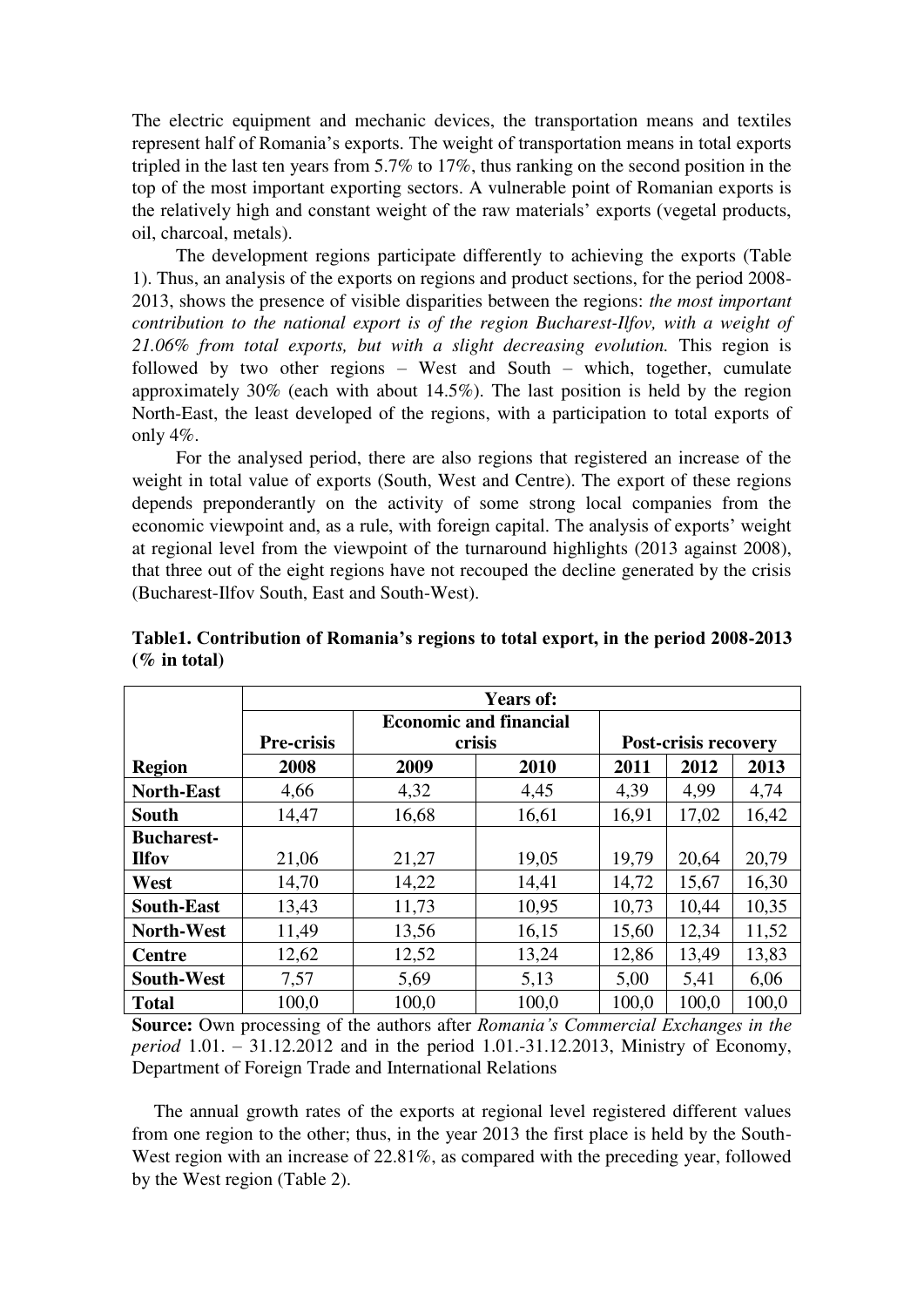|                   | 2009/200 | 2010/200 | 2011/201 | 2012/201 | 2013/201 | 2013/200 |
|-------------------|----------|----------|----------|----------|----------|----------|
| <b>Region</b>     | 8        | 9        | 0        |          | 2        | 8        |
| <b>North East</b> | $-20,78$ | 31,03    | 21,59    | 12,97    | 4,21     | 48,57    |
| <b>South</b>      | $-1,29$  | 26,60    | 25,54    | $-0,09$  | 5,85     | 65,92    |
| <b>Buc.-Ilfov</b> | $-13,55$ | 13,88    | 28,08    | 3,58     | 10,50    | 44,31    |
| West              | $-17,18$ | 28,85    | 25,91    | 5,70     | 14,17    | 62,15    |
| <b>South East</b> | $-25,22$ | 18,70    | 20,80    | $-3,44$  | 8,80     | 12,66    |
| <b>North</b>      |          |          |          |          |          |          |
| West              | 1,04     | 51,38    | 19,17    | $-21,49$ | 2,43     | 46,57    |
| <b>Centre</b>     | $-15,14$ | 34,51    | 19,78    | 4,10     | 12,52    | 60,15    |
| <b>South</b>      |          |          |          |          |          |          |
| West              | $-15,63$ | 14,57    | 20,21    | 7,50     | 22,81    | 53,42    |
| Romania           | $-12,84$ | 27,15    | 23,32    | $-0,72$  | 9,73     | 48,88    |

**Table2: Evolution of the indices with chain-basis of Romania's exports on development regions for the period 2008-2013 (%)** 

**Source:** Ibid. as Table 1

**The NORTH – EAST region** exported, in the year 2013, products on value of 2.28 billion euro, with an increasing trend as compared with the value registered in the year 2008 (+48,5%). The main goods exported to represent 63.4% from the exports of the region were: textiles and textile articles, machinery and devices, electric equipment and spares; sound recording and playing devices, video and sound recording and playing devices, television sound devices, accessories and spares, and components thereof, wood, charcoal, and wood articles; cork and cork articles; vegetal fibre plaiting articles, or basketry that have weight in the export of the region, etc.

**SOUTH-EAST region:** in the year 2013, the export of goods had a value of 5.83 billion euros, by 13% higher as compared with the year 2008. On export goods' sections, about 72.8% from the exports of the region were: vehicles, aircrafts, vessels and auxiliary transport equipment, basic metals and articles made from basic metals, mineral products.

**SOUTH – MUNTENIA Region:** the export of goods had a value of 6.65 billion euro (year 2013), by 66% more than the year 2008. The structure on fields of exported goods was: vehicles, aircrafts, vessels and auxiliary transport equipment, machinery and devices, electric equipment and components; sound recording and player devices; image recording and player devices, television sound devices and spare parts and components thereof.

**SOUTH-WEST OLTENIA Region:** in the year 2013, the recorded exports had a value of 2.97 billion euro, on increase by about 17% as compared with the values registered in 2008. The main sections of export products, that represented 78.1% from the exports of the region were: basic metals and common metal articles; vehicles, aircrafts, vessels and auxiliary transport equipment, plastics and plastic articles, rubber and rubber articles; machinery and devices; electric equipment and components; sound recording and player devices; image recording and player devices, television sound devices and spare parts and components thereof

WEST Region: products and goods were exported with a total value of eight billion euro, on increase by 62% against the year 2008. The main sections of export goods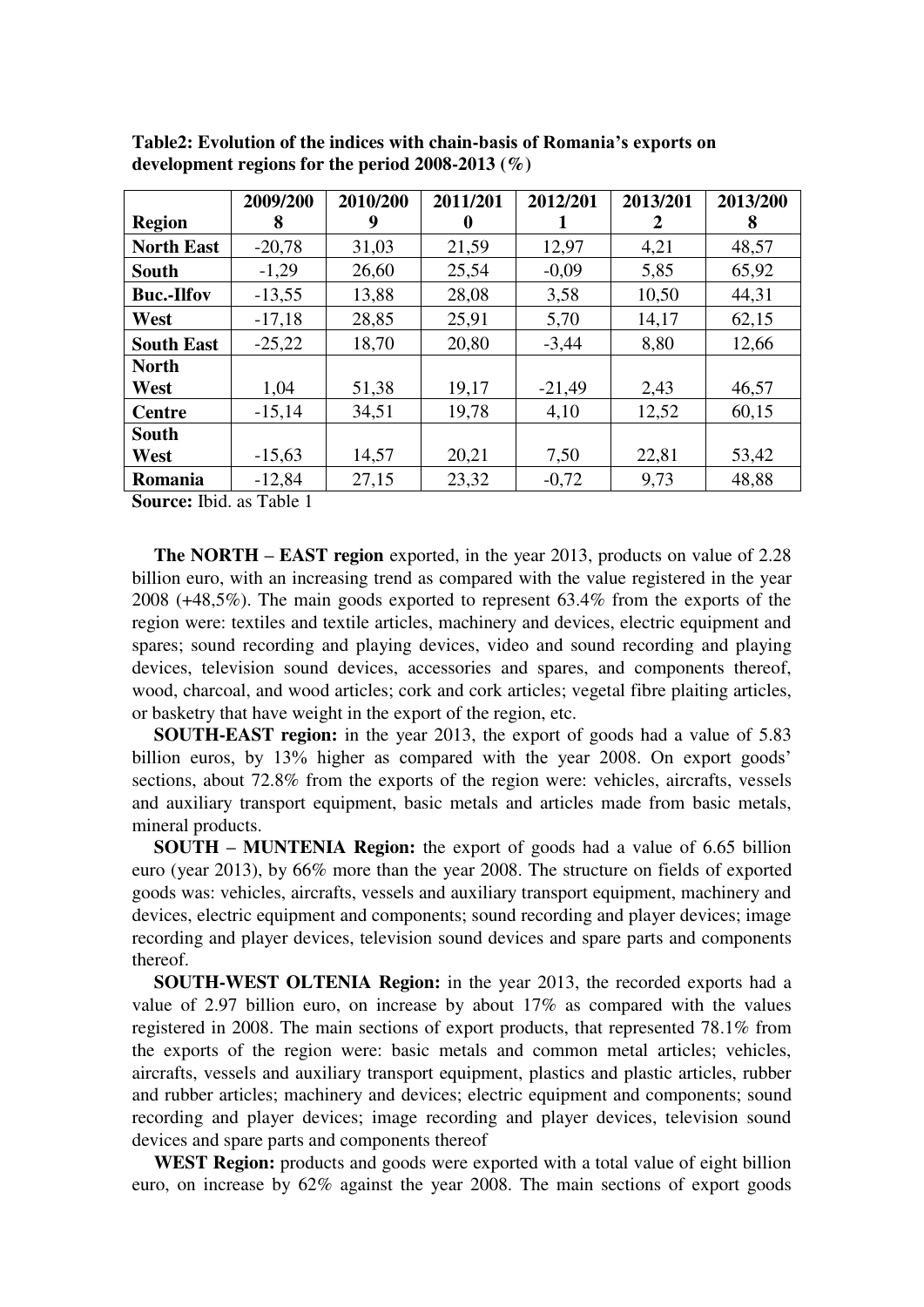which represented 67.2% from the exports of the region were: machinery and devices; electric equipment and components; sound recording and player devices; image recording and player devices, television sound devices and spare parts and components thereof, vehicles, aircrafts, vessels and auxiliary transport equipment, textiles and textile articles; plastic and plastic articles; rubber and rubber articles.

**NORTH-WEST Region:** the value of exports recorded for the year 2013 was of 5.65 billion euro, by 47% higher as compared to the one from the year 2008. The main sections of export goods that represented 68.5% from the exports of the region were: machinery and devices, electric equipment and components; sound recording and player devices; image recording and player devices, television sound devices and spare parts and components thereof, textiles and textile articles, various wares and products.

**CENTRE Region**: in the year 2013, the region exported products and goods in value of 6.79 billion euro, as this region recorded the highest growth as compared with the year 2008 (+60%). Approximately 65.2% from the exports of the region are machinery and devices; electric equipment and components thereof; sound recording and player devices; image recording and player devices, television sound devices and spare parts and components thereof; textiles and textile articles; vehicles; aircrafts, vessels and auxiliary transport equipment, wood, charcoal and wood articles; cork and cork articles; vegetal fibre braids and wicker basketry.

In the year 2013, the region **BUCHAREST-ILFOV** reported exports in value of 10.21 billion euro, on increase by 44% as compared with the value recorded in 2008. The main sections of export goods to realise 60.1% from the exports of the region were: machinery and devices; electric equipment and components; sound recording and player devices; image recording and player devices, television sound devices and spare parts and components thereof; mineral products, vegetal products, basic metals and common metal articles.

At county level, in the year 2013, the most important weights in Romania's exports (Table 3) were held by the Bucharest municipality (17.36%), Arges county (10.25%), Timis (9.38%), Arad (5.07%), Constanta (4.92%), Brasov (4.64%), Sibiu (4.08%), Prahova (3.38%). These counties maintained for the analysed period their ranking in the national top of exporters, with slight differences, and were noticeable for putting to good use the local endogenous potential (existing endowment, local labour force, localisation advantages, etc.) that attracted the interest of foreign investors, who are present to a large extent in the respective regions.

|        |  | Table 3: Counties' top in total exports of Romania in 2013 against 2009 ( $\%$ in |  |
|--------|--|-----------------------------------------------------------------------------------|--|
| total) |  |                                                                                   |  |

|                | 2009                             |        | 2013           |                                  |        |
|----------------|----------------------------------|--------|----------------|----------------------------------|--------|
| Rank           | County                           | Weight | Rank           | County                           | Weight |
|                | <b>Bucharest</b><br>Municipality | 18,47  |                | <b>Bucharest</b><br>Municipality | 17,36  |
| $\overline{2}$ | Arges                            | 9,83   | $\overline{2}$ | Arges                            | 10,25  |
| 3              | Timis                            | 8,36   | 3              | Timis                            | 9,38   |
| 4              | Constanta                        | 5,45   | 4              | Arad                             | 5,07   |
| 5              | Clui                             | 5,08   | 5              | Constanta                        | 4,92   |
| 6              | Arad                             | 4,28   | 6              | <b>Brasov</b>                    | 4,64   |
| 7              | <b>Brasov</b>                    | 4,04   | 7              | Sibiu                            | 4,08   |
| 8              | Prahova                          | 3,89   | 8              | <b>Bihor</b>                     | 3,94   |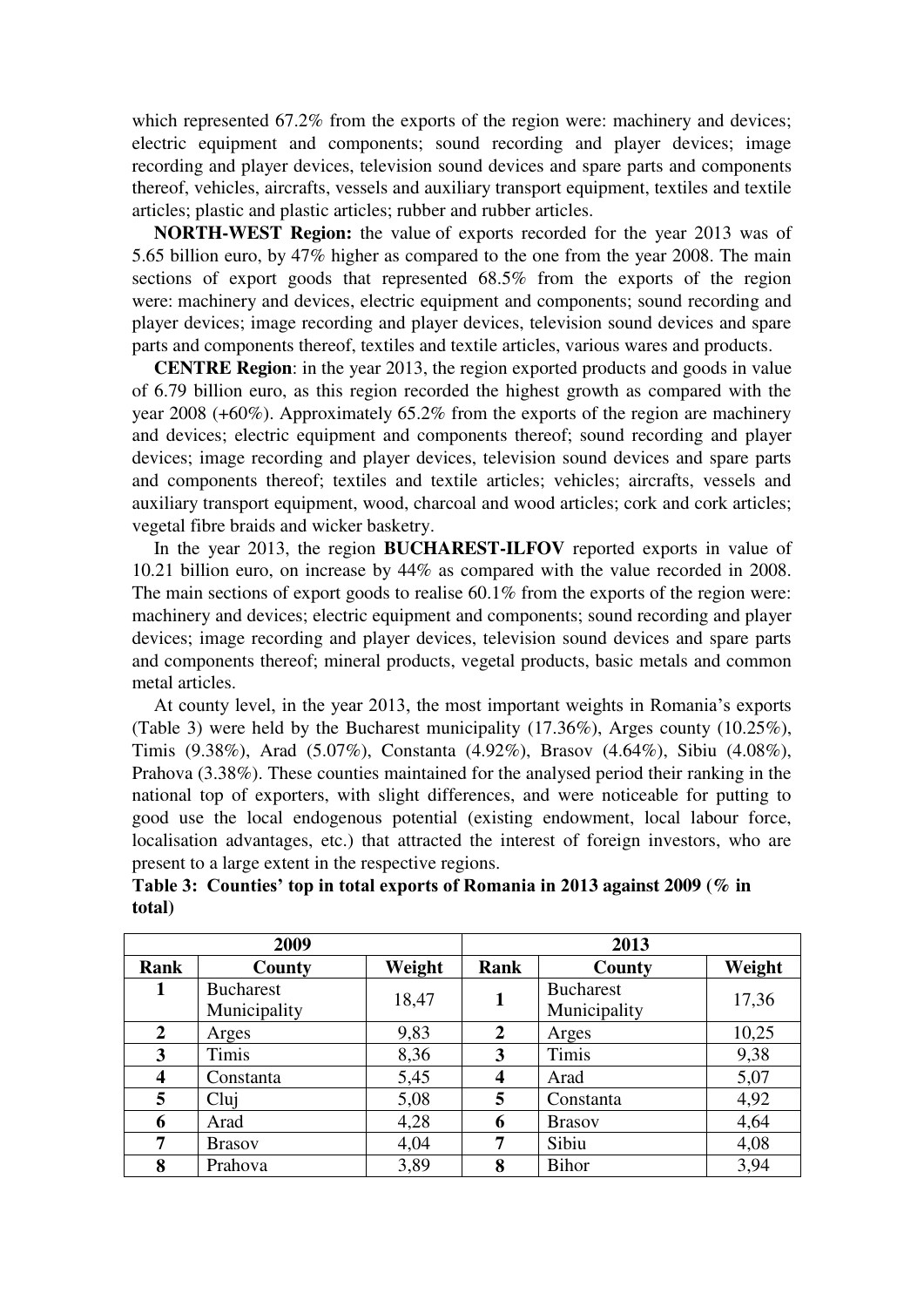| ŋ  | $\sim$<br>S1D1U | 60<br>$\cup$           |           | TTC<br>$\mu$ tov | 3,43 |
|----|-----------------|------------------------|-----------|------------------|------|
| 10 | Olt             | 1 <sub>2</sub><br>J,14 | 1 A<br>πv | Prahova          | 3,38 |

**Source:** ibid as Table 1

Yet, two counties (Cluj and Olt) failed to maintain their ranking among the first top 10 exporters from Romania, their rank being taken in 2013 by the counties Bihor and Ilfov. At county and regional level, in the year 2013, the export profile is shown in Table 4.

**Tabel 4: Export profile at regional and county level, in 2013** 

| Region | <b>Urbanisa</b> | Types of products exported                                                                                                              |
|--------|-----------------|-----------------------------------------------------------------------------------------------------------------------------------------|
|        | tion            |                                                                                                                                         |
|        | degree          |                                                                                                                                         |
| North  | predomi         | General profile: textile, machinery, electrical equipment, sound                                                                        |
| East   | nantly          | recorders and reproducers, wood, charcoal and articles of wood;                                                                         |
|        | rural           | cork and articles of cork; wickerwork of vegetable fibres.                                                                              |
|        |                 | At county level - (% export in total county)                                                                                            |
|        | 44.84%          | Bacau: 29.72% textile materials and articles thereof; 19.49%                                                                            |
|        | urban           | wood, charcoal and articles of wood; cork and cork works;                                                                               |
|        | populatio       | 10.15% of vehicles, aircraft, vessels and associated transport                                                                          |
|        | n               | equipment;                                                                                                                              |
|        |                 | Botosani: 80.08% textile materials and articles thereof; 4.52% live<br>animals;                                                         |
|        |                 | Vaslui: 40.36% textile materials and articles thereof; 10.6%<br>machinery, electrical equipment and parts thereof; 9.97% base<br>metal; |
|        |                 | Suceava: 29.24% machinery, electrical equipment and parts                                                                               |
|        |                 | Them; 13.1% of the chemical products and allied industries;                                                                             |
|        |                 | 9.78% plastics and articles of plastics; Rubber and rubber                                                                              |
|        |                 | products;                                                                                                                               |
|        |                 | Neamt: 34.84% textile materials and articles thereof; 21.85%                                                                            |
|        |                 | machinery, electrical equipment and parts thereof; 11.5% plastics                                                                       |
|        |                 | and articles of plastics;                                                                                                               |
|        |                 | Iasi: 60.84% machinery, electrical equipment and parts thereof;                                                                         |
|        |                 | 12.5% metals and articles of base metal; 9.54% textiles.                                                                                |
| South  | predomi         | vehicles, aircraft, vessels and associated transport equipment, base                                                                    |
| East   | nantly          | metals, mineral products                                                                                                                |
|        | urban           | At county level - ( $\%$ export in total county)                                                                                        |
|        |                 | Braila: 48.69% Vehicles, aircraft, vessels and associated transport                                                                     |
|        | 55.84%          | equipment; 23.51% of textile materials and articles thereof; 9.7%                                                                       |
|        | urban           | live animals;                                                                                                                           |
|        | populatio       | Tulcea: 49.7% machinery, electrical equipment and parts thereof;                                                                        |
|        | n               | 14.02% of textile materials and articles thereof; 13.8% mineral                                                                         |
|        |                 | products; 8.18% base metal;                                                                                                             |
|        |                 | Vrancea: $49.91\%$ - textile materials and articles thereof; $11.61\%$                                                                  |
|        |                 | base metals and articles of base metal; 10.7% plastics and rubber                                                                       |
|        |                 | products;                                                                                                                               |
|        |                 | Galati: 58.15% - base metals and articles of base metal; 27.91% of                                                                      |
|        |                 | vehicles, aircraft, vessels and associated transport equipment;                                                                         |
|        |                 | Constance: 48.65% mineral products; 17.02% vegetal products;                                                                            |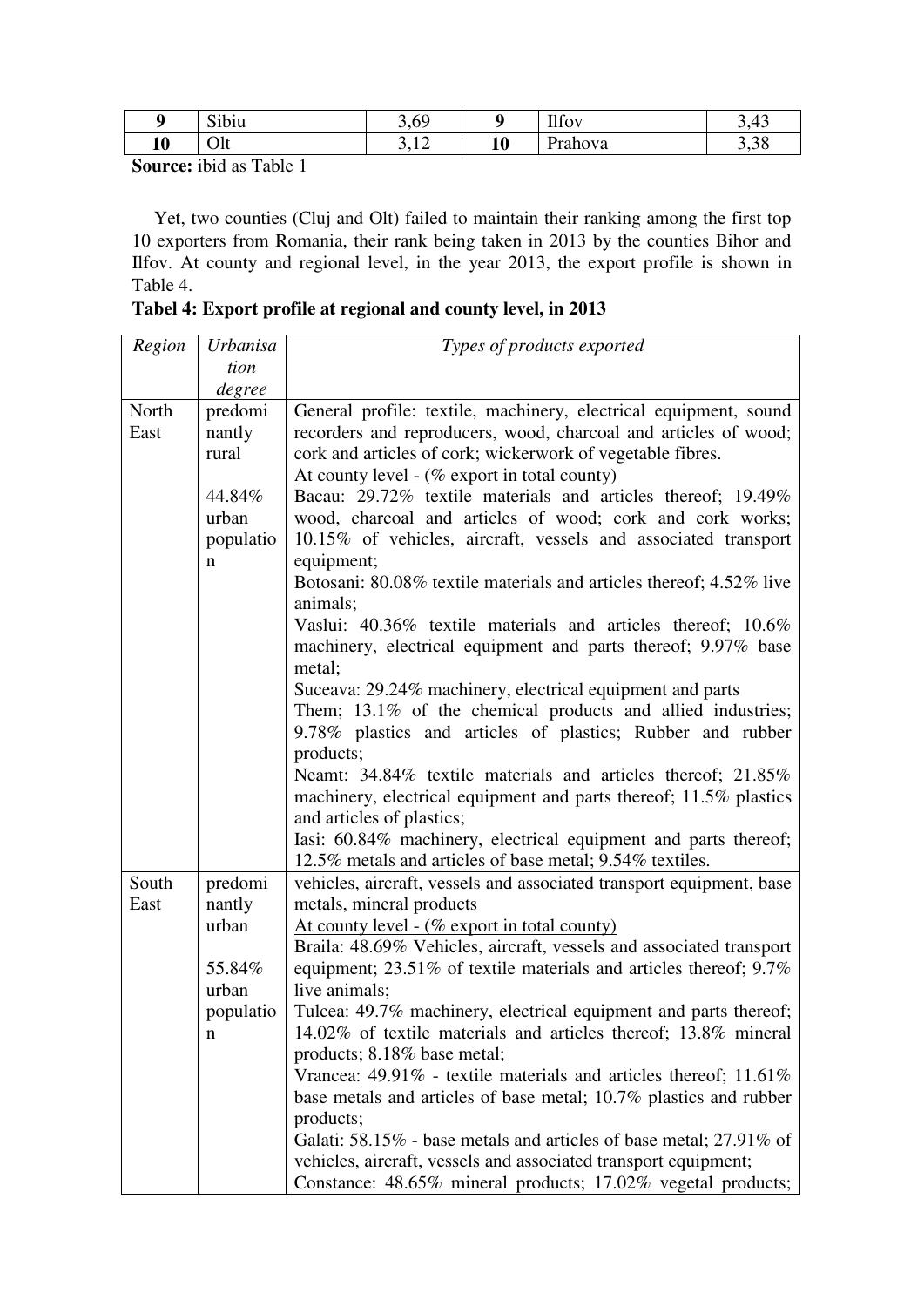|        |             | 11.05% of vehicles, aircraft, vessels and associated transport       |
|--------|-------------|----------------------------------------------------------------------|
|        |             | equipment;                                                           |
|        |             | Buzau: 25.78% textile materials and articles thereof; 19.15%         |
|        |             | vegetal products; 15.25% Base metals and articles of base metal;     |
|        |             | 10.02% fats and oils of animal or vegetable origin.                  |
| South  | predomi     | Vehicles, aircraft, vessels and associated transport equipment,      |
| Munten | nantly      | machine and electrical equipment and parts thereof; sound            |
| ia     | rural       | recorders and reproducers sound recorders and image reproducers      |
|        |             | etc.                                                                 |
|        | 42.9%       | <u>At county level - (% export in total county)</u>                  |
|        | urban       | Arges: 67.95% vehicles, aircraft, vessels and associated transport   |
|        | populatio   | equipment, 17.06% machinery, electrical equipment and parts          |
|        | $\mathbf n$ | thereof;                                                             |
|        |             | Virginia: 39.67% machinery, electrical equipment and parts           |
|        |             | thereof; 14.3% of vehicles, aircraft, vessels and associated         |
|        |             | transport equipment; 12.83% metal;                                   |
|        |             | County: 36.99% mineral products; 16.25% machinery, electrical        |
|        |             | equipment and parts thereof; 10.27% foodstuffs, beverages, spirits   |
|        |             | and vinegar; tobacco and manufactured tobacco substitutes;           |
|        |             | Ialomita: 24.84% textile materials and articles thereof; 23.11%      |
|        |             | foodstuffs, beverages, spirits and vinegar; tobacco<br>and           |
|        |             | manufactured tobacco substitutes; 14.62% vegetal products;           |
|        |             | 14.26% of the chemical products and allied industries; 11.87%        |
|        |             | fats and oils of animal or vegetable origin, their cleavage          |
|        |             |                                                                      |
|        |             | products; edible fats;                                               |
|        |             | Giurgiu: 43.45% Base metals and articles of base metal; 19.26%       |
|        |             | Machinery, electrical equipment and parts thereof; 16.69%            |
|        |             | Textiles and articles thereof;                                       |
|        |             | Dâmbovița: 44.09% machinery, electrical equipment and parts          |
|        |             | thereof; 24.06% Base metals and articles of base metal;              |
|        |             | Calarasi: 37.63% metal; 27.69% vegetable products; 10.38%            |
|        |             | Articles of stone, plaster, cement, asbestos, mica or similar        |
|        |             | materials.                                                           |
| South  | predomi     | base metals, transport equipment, plastics and articles of plastics; |
| West   | nantly      | rubber and rubber products, machinery, electrical equipment and      |
|        | rural       | parts thereof; sound recorders and reproducers sound recorders       |
|        | 49.8%       | and reproducers, television image and sound, and parts and           |
|        | urban       | accessories thereof.                                                 |
|        | populatio   | <u>At county level - (% export in total county)</u>                  |
|        | n           | Valcea: 26.23% Base metals and articles of base metal; 15.5% of      |
|        |             | textile materials and articles thereof; 11.41% live animals;         |
|        |             | Olt: 28.14% plastics and articles of plastics; Rubber and rubber     |
|        |             | products; 22,63% base metals and articles of base metal; 13.82%      |
|        |             | of textile materials and articles thereof; 12.58% of the chemical    |
|        |             | products and allied industries; 12.03% machinery, electrical         |
|        |             | equipment and parts thereof;                                         |
|        |             | County: 60.69% other goods; 10.88% machinery, electrical             |
|        |             | equipment and parts thereof;                                         |
|        |             | Gorj: 36.7% plastics and articles of plastics; Rubber and rubber     |
|        |             | products; 16.35% machinery, electrical equipment and parts           |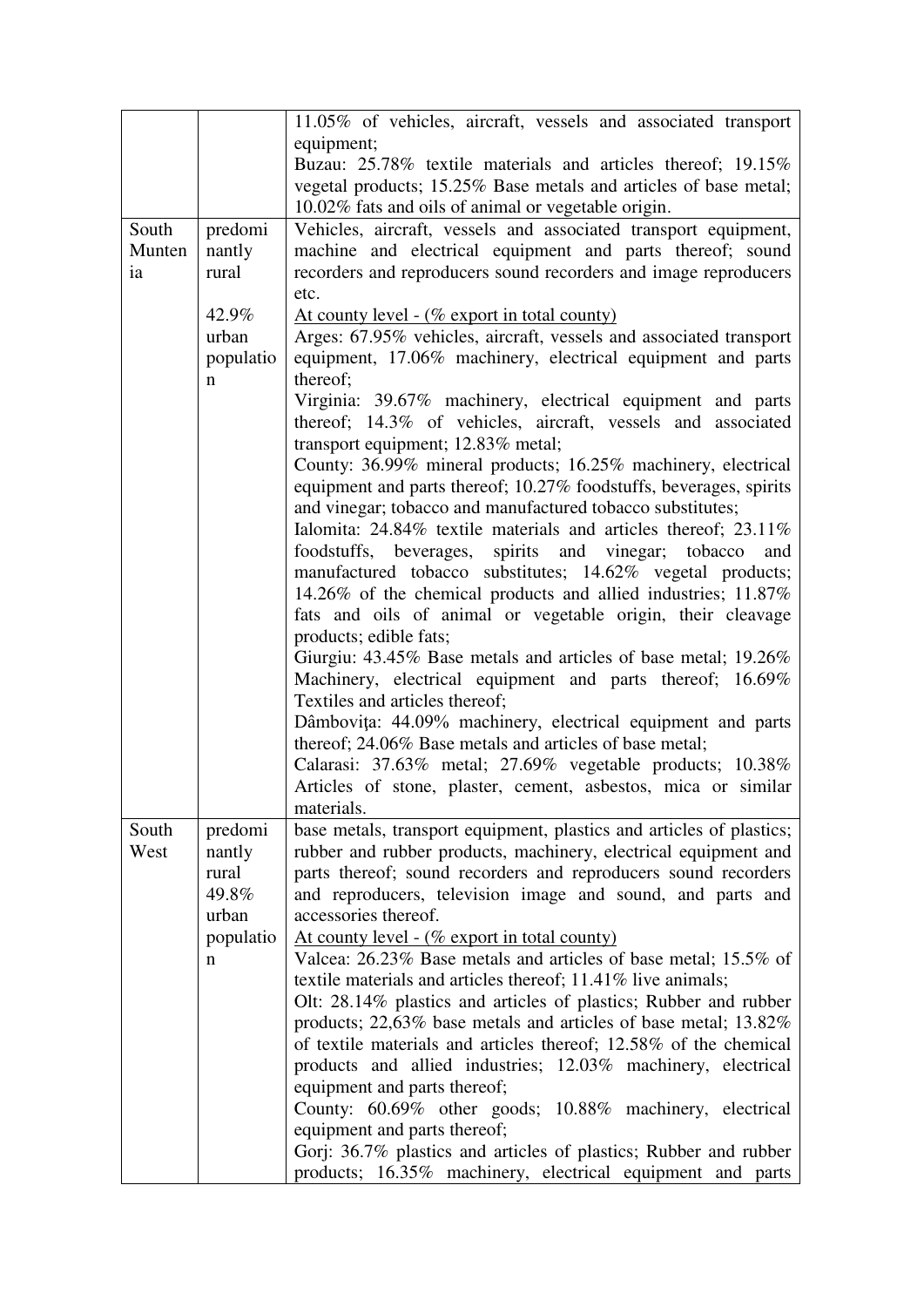|               |                                                                 | thereof; 13.04% vegetal products;                                                                                                                                                                                                                                                                                                                                                                                                                                                                                                                                                                                                                                                                                                                                                                                                                                                                                                                                                                                                                                                                                                              |
|---------------|-----------------------------------------------------------------|------------------------------------------------------------------------------------------------------------------------------------------------------------------------------------------------------------------------------------------------------------------------------------------------------------------------------------------------------------------------------------------------------------------------------------------------------------------------------------------------------------------------------------------------------------------------------------------------------------------------------------------------------------------------------------------------------------------------------------------------------------------------------------------------------------------------------------------------------------------------------------------------------------------------------------------------------------------------------------------------------------------------------------------------------------------------------------------------------------------------------------------------|
|               |                                                                 | County: 54.88% vehicles, aircraft, vessels and associated transport                                                                                                                                                                                                                                                                                                                                                                                                                                                                                                                                                                                                                                                                                                                                                                                                                                                                                                                                                                                                                                                                            |
|               |                                                                 | equipment; 27.26% machinery, electrical equipment and parts                                                                                                                                                                                                                                                                                                                                                                                                                                                                                                                                                                                                                                                                                                                                                                                                                                                                                                                                                                                                                                                                                    |
|               |                                                                 | thereof;                                                                                                                                                                                                                                                                                                                                                                                                                                                                                                                                                                                                                                                                                                                                                                                                                                                                                                                                                                                                                                                                                                                                       |
| West          | Predomi<br>nantly<br>urban<br>63.82%<br>urban<br>populatio<br>n | machinery, electrical equipment and parts thereof; sound recorders<br>and reproducers sound recorders and reproducers, television<br>image and sound, and parts and accessories thereof, vehicles,<br>aircraft, vessels and associated transport equipment, textiles and<br>articles thereof, plastic materials and articles plastics; rubber and<br>rubber.<br><u>At county level - (% export in total county)</u><br>Arad: 31.94% vehicles, aircraft, vessels, special equipment;<br>26.07% machinery, electrical equipment and parts thereof,<br>12.47% metal;<br>County: 42.6% machinery, electrical equipment and parts thereof;<br>12.5% plastics and articles of plastics; rubber; 8.76% base metal;<br>County: 43.3% machinery, electrical equipment and parts<br>thereof; 12.8% of textile materials and articles thereof; 8.63%<br>base metals and articles of base metal;<br>Caras Severin: 47.3% machinery, electrical equipment and parts<br>thereof; 27.65% of vehicles, aircraft, vessels and associated<br>transport equipment.                                                                                                |
| North<br>West | Predomi<br>nantly<br>urban<br>54.34%<br>urban<br>populatio<br>n | machinery, electrical equipment and parts thereof; sound recorders<br>and reproducers sound recorders and reproducers, television<br>image and sound, and parts and accessories thereof, textiles and<br>articles thereof, and diverse.<br><u>At county level - (% export in total county)</u><br>Bihor: 48.3% machinery, electrical equipment and parts thereof;<br>18.96% footwear, headgear, umbrellas, parasols;<br>Bistrita Nasaud: 53% machinery, electrical equipment and parts<br>thereof; 18.76% of textile materials and articles thereof;<br>Satu Mare: 26.36% machinery, electrical equipment and parts<br>thereof; 16.65% Base metals and articles of base metal; $13.97\%$<br>plastics and articles of plastics; Rubber and rubber products;<br>9.44% vehicles, aircraft;<br>Salaj: 30,98% base metals and articles of base metal; 22.09% of<br>textile materials and articles thereof; 16.74% Machinery, electrical<br>equipment and parts thereof;<br>Maramures: 40.27% machinery, electrical equipment and parts<br>thereof; 11.6% of textile materials and articles thereof; 10.46% of<br>plastics and articles of plastics. |
| Centre        | Predomi                                                         | machinery, electrical equipment and parts thereof; sound recorders                                                                                                                                                                                                                                                                                                                                                                                                                                                                                                                                                                                                                                                                                                                                                                                                                                                                                                                                                                                                                                                                             |
|               | nantly                                                          | and reproducers sound recorders and reproducers, television                                                                                                                                                                                                                                                                                                                                                                                                                                                                                                                                                                                                                                                                                                                                                                                                                                                                                                                                                                                                                                                                                    |
|               | urban                                                           | image and sound, and parts and accessories thereof, textiles and                                                                                                                                                                                                                                                                                                                                                                                                                                                                                                                                                                                                                                                                                                                                                                                                                                                                                                                                                                                                                                                                               |
|               |                                                                 | articles thereof, vehicles, aircraft, Vessels and associated transport                                                                                                                                                                                                                                                                                                                                                                                                                                                                                                                                                                                                                                                                                                                                                                                                                                                                                                                                                                                                                                                                         |
|               | 60.17%<br>urban                                                 | equipment, wood, charcoal and articles of wood; cork and articles<br>of cork; Fibers of vegetable wickerwork or rods.                                                                                                                                                                                                                                                                                                                                                                                                                                                                                                                                                                                                                                                                                                                                                                                                                                                                                                                                                                                                                          |
|               | populatio                                                       | <u>At county level - (% export in total county)</u>                                                                                                                                                                                                                                                                                                                                                                                                                                                                                                                                                                                                                                                                                                                                                                                                                                                                                                                                                                                                                                                                                            |
|               | n                                                               | Alba - 49.11% wood, articles of wood, cork, etc. $12\%$ ; $11.6\%$                                                                                                                                                                                                                                                                                                                                                                                                                                                                                                                                                                                                                                                                                                                                                                                                                                                                                                                                                                                                                                                                             |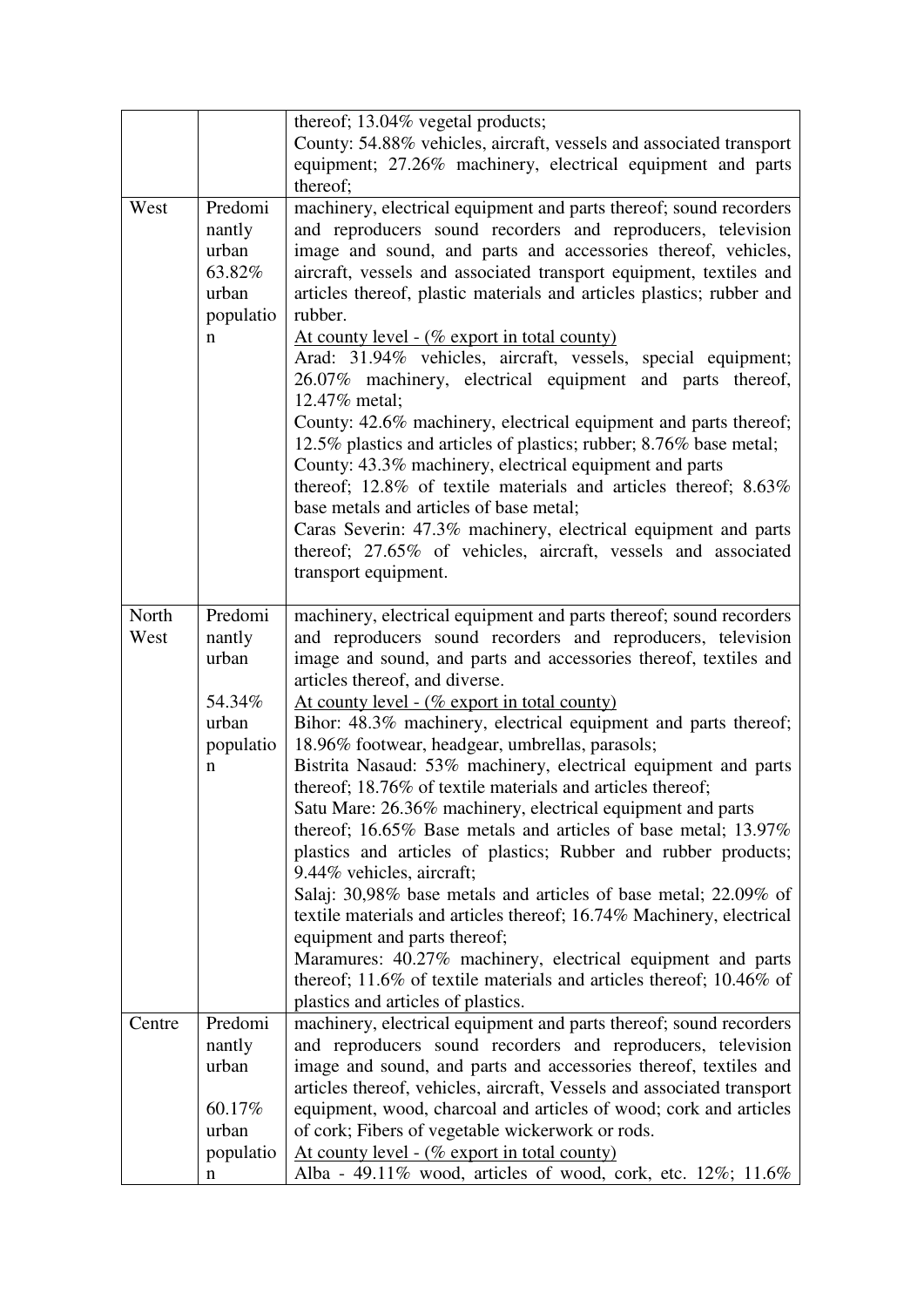|                      |                 | electrical machinery and apparatus; 5% footwear;<br>Sibiu: 42.6% machinery, electrical equipment and parts thereof;<br>12.58% Base metals and articles of base metal; 8.17% chemical<br>products;<br>Mures: 17.63% chemical products and allied industries; 14.4%<br>machinery, electrical equipment and parts thereof; 11.48% Base<br>metals and articles of base metal; 10.74% plastics and articles of<br>plastics; 10.05% of textile materials and articles thereof; 9.26%<br>mineral products; |
|----------------------|-----------------|-----------------------------------------------------------------------------------------------------------------------------------------------------------------------------------------------------------------------------------------------------------------------------------------------------------------------------------------------------------------------------------------------------------------------------------------------------------------------------------------------------|
|                      |                 | Harghita: 33.58% textile materials and articles thereof; 17.3%<br>wood, charcoal and articles of wood; cork and cork works;<br>vegetable fiber works wicker or straw;                                                                                                                                                                                                                                                                                                                               |
|                      |                 | Covasna: 43.6% textile materials and articles thereof; 23.52%<br>machinery, electrical equipment and parts thereof; 13.7% live<br>animals and animal products;                                                                                                                                                                                                                                                                                                                                      |
|                      |                 | Cluj: 28.83% machinery, electrical equipment and parts thereof;<br>14.01% Base metals and articles of base metal;                                                                                                                                                                                                                                                                                                                                                                                   |
|                      |                 | Brasov: 30.93% machinery, electrical equipment and parts<br>thereof; 26.8% of vehicles, aircraft, vessels and associated<br>transport equipment.                                                                                                                                                                                                                                                                                                                                                    |
| <b>Buchar</b>        | Predomi         | machinery, electrical equipment and parts thereof; sound recorders                                                                                                                                                                                                                                                                                                                                                                                                                                  |
| est-<br><b>Ilfov</b> | nantly<br>urban | and reproducers sound recorders and reproducers, television<br>image and sound, and parts and accessories thereof, mineral                                                                                                                                                                                                                                                                                                                                                                          |
|                      |                 | products, Vegetable, base metals and articles of base metal joint.                                                                                                                                                                                                                                                                                                                                                                                                                                  |
|                      | 91.66%          | <u>At county level - (% export in total county)</u>                                                                                                                                                                                                                                                                                                                                                                                                                                                 |
|                      | urban           | Bucharest: 27.59% machinery, electrical equipment and parts                                                                                                                                                                                                                                                                                                                                                                                                                                         |
|                      | populatio       | thereof; 17.93% of the chemical products and allied industries;                                                                                                                                                                                                                                                                                                                                                                                                                                     |
|                      | n               | 10.05% Base metals and articles of base metal;                                                                                                                                                                                                                                                                                                                                                                                                                                                      |
|                      |                 | County: 17.87% chemical products and allied industries; 13.78%<br>machinery, electrical equipment and parts thereof; 13.65% of                                                                                                                                                                                                                                                                                                                                                                      |
|                      |                 | vehicles, aircraft, vessels and associated transport equipment.                                                                                                                                                                                                                                                                                                                                                                                                                                     |

**Source:** ibid as Table 1

In the following, we intend to present a series of qualitative comparisons at region level regarding the export activity, for the period 2008-2013, when export registered variations from one from one region to another, under the impact of the world economic and financial crisis.

In order to provide insight about the disparities regarding the exports at regions' level (NUTS 2) in Romania, classic techniques of econometric analysis were used, the main outcomes being presented in the following tables/annexes.

The analysis of the variation coefficients (standard deviation in relation to the average) highlights the higher values at counties' level against the ones of the regions (Figure 1).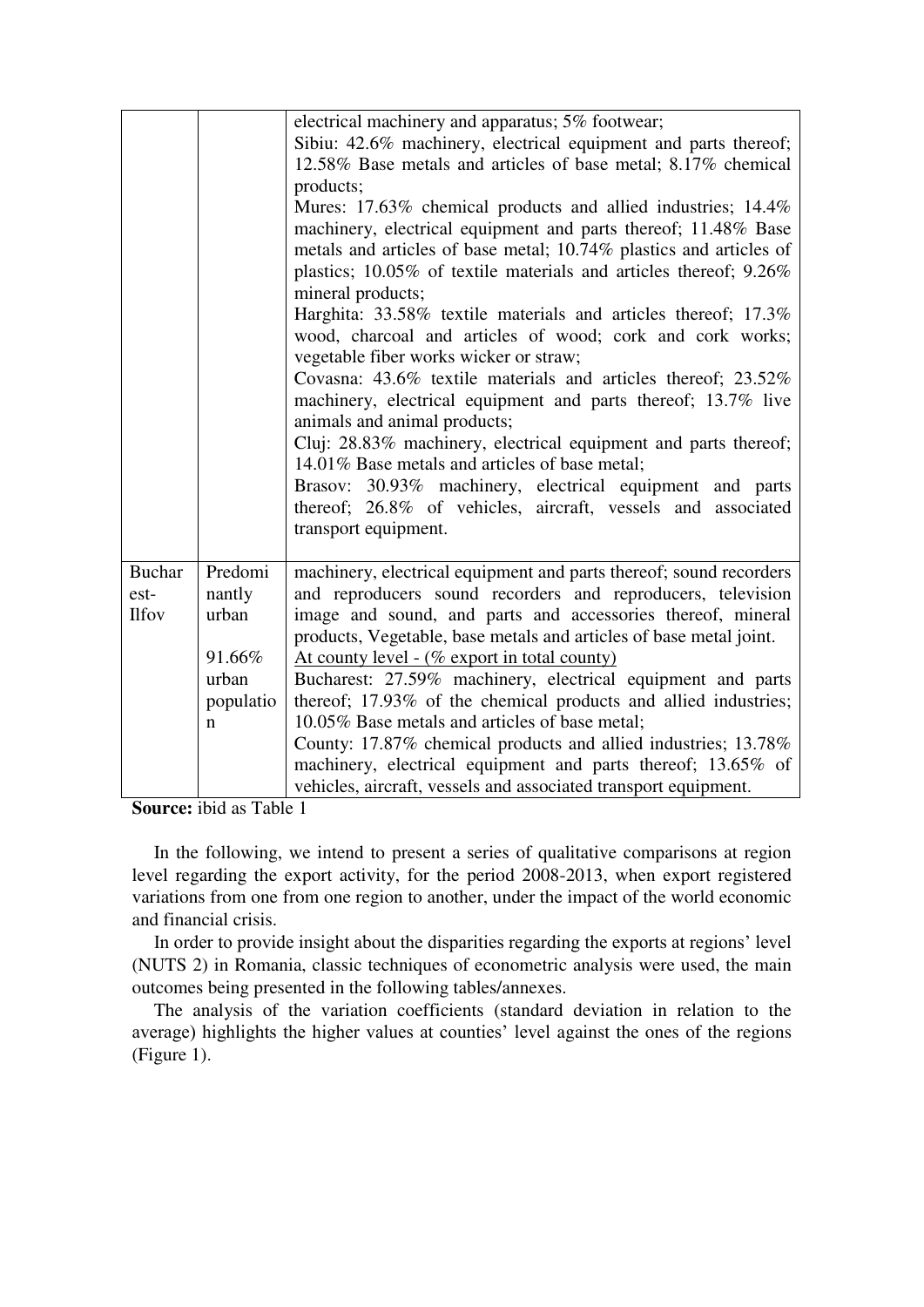

**Figure 1: The variation coefficients of export, in period 2008-2013 Source: own processing of the author** 

The analysis of the exports' histogram realised both at regional and county level shows that disparities are higher between the counties (intra-regional) and lower between the regions (interregional). For the counties the difference between the minimum and maximum value of the export is of 1:6, while the ratio corresponding to the regional level is of only 1:2 (Figure 2).



# **Figure 2: Histogram – export at regional level for the period 2008-2013 Source: own processing of the author**

The histogram of the exports at county level reveals a diminishment trend for the disparities in territorial profile, even if the region Bucharest-Ilfov still has about ¾ from the volume of Romania's commercial exchanges (year 2013). Still, the decreasing trend of inequalities with respect to the volume of commercial exchanges is given by some new counties (as compared with the year 2008) which develop either important industrial activities (for instance, Arges, Dolj, Olt), or which have access to waterways (Galati, Constanta), or which are internal border counties of the EU (Timis, Arad, Maramures). It is found that the largest part of the exports is concentrated in a relatively low number of large companies with majority foreign capital (Table 4).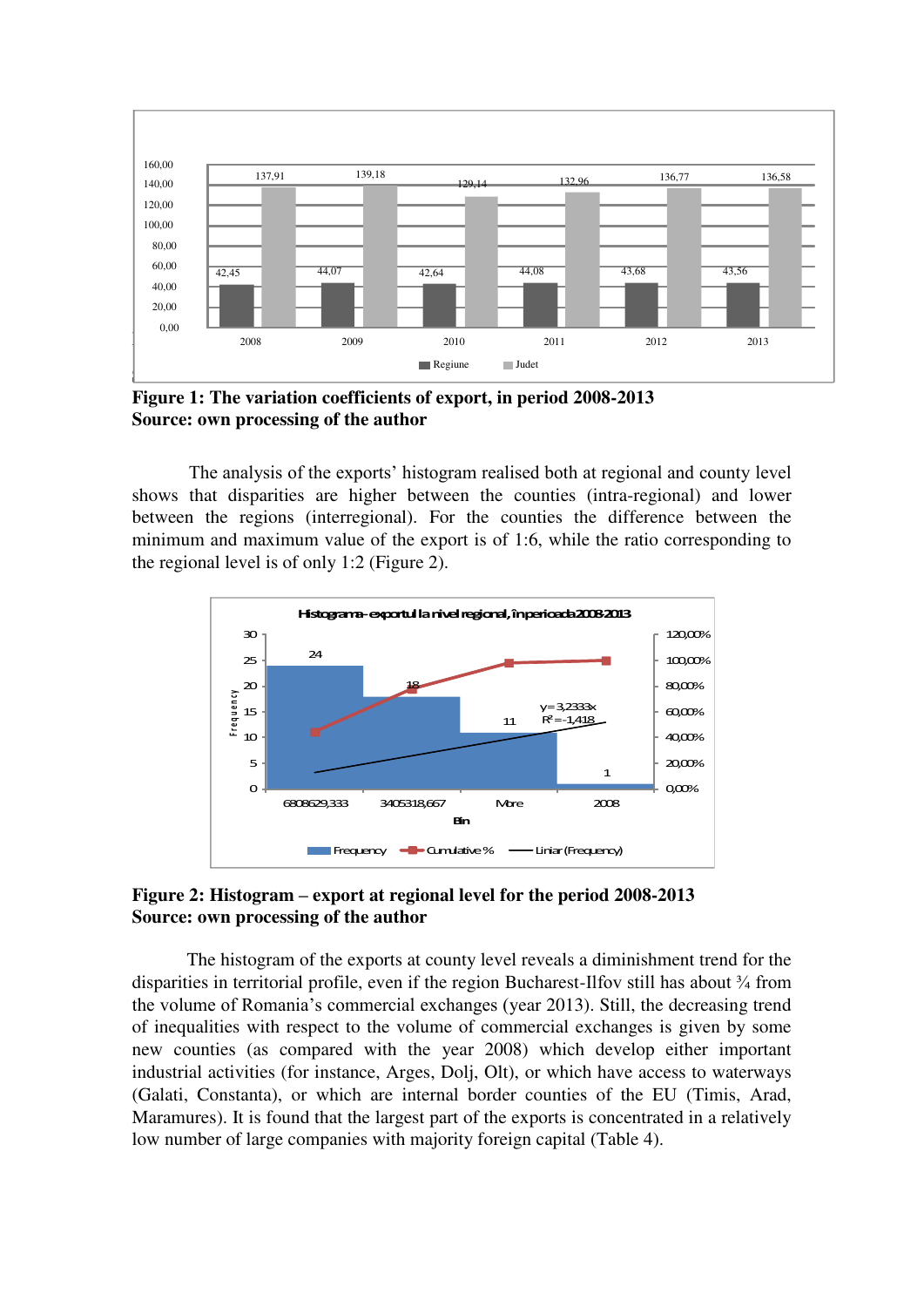| <b>Rank</b>             | Company                                   | <b>Region</b>                 | Weight in<br>Romania's<br>total exports | From which:<br>weight in<br>intra-UE-27<br>export |
|-------------------------|-------------------------------------------|-------------------------------|-----------------------------------------|---------------------------------------------------|
| $\mathbf{1}$            | Automobile Dacia                          | Mioveni/Argeș<br>Regiunea Sud | 6,9%                                    | 76,21%                                            |
| $\overline{2}$          | RomPetrol                                 | Constanța/Sud Est             | 2,39%                                   | 19,49%                                            |
| 3                       | ArcelorMittal                             | Galați/Sud Est                | 2,23%                                   | 12,11%                                            |
| $\overline{\mathbf{4}}$ | <b>OMV</b> Petrol                         | București/B-I                 | 2,18%                                   | 52,51%                                            |
| 5                       | Grup Servicii<br>Petroliere               | Constanța/Sud Est             | 1,57%                                   | 7,21%                                             |
| 6                       | Petrotel Lukoil                           | Ploiesti/Prahova/Sud          | 1,42%                                   | 67,87%                                            |
| 7                       | Daewoo-Mangalia<br><b>Heavy Insutries</b> | Mangalia/Constanța            | 1,36%                                   | 63,53%                                            |
| 8                       | Continental<br>Automotive<br>Products     | Timișoara/Timiș/Vest          | 1,12%                                   | 87,36%                                            |
| 9                       | Michelin                                  | București/B-I                 | 1,06%                                   | 79,5%                                             |
| 10                      | Alro                                      | Slatina/Olt/Sud Vest          | 1,05%                                   | 88,54%                                            |
| 11                      | Autoliv                                   | Brașov/Brasov                 | 1,05%                                   | 81,64%                                            |
| 12                      | Celestica                                 | Bors/Bihor                    | 1,03%                                   | 100%                                              |

**Table 4: The largest Romanian's regional exporters, in the year 2012** 

**Source:** Ministry of Public Finances

The top of exporters from Romania is dominated by Automobiles Dacia, Rom Petrol Refinery SA, Arcelor Mittal, OMV Petrol, Grup Servicii Petroliere, Petrotel Lukoil, Daewoo, Michelin, Alro, etc. In the year 2013, this national top underwent changes from the viewpoint of exporters with foreign capital, as follows: Automobiles Dacia maintained the first position, while Acelor Mittal was replaced by SC Ford Romania SA, the third position being taken over by SC Rompetrol Refinery SA (OMV fell on the forth position). The fifth and sixth position were taken by Honeywell Technologies and Flextronic Manufacturing Europe

The interest of foreign investors is shown for the opportunities provided by Romania: export of own technologies and sale of the output obtained on the domestic market, or export thus achieving higher profits (Zaman, 2012).

Most of these companies are localised on one hand in the non-tradable sector and services, and on the other hand in the region Bucharest-Ilfov which holds about 61.4% from the FDl stock (existing by the end of the year 2013). Also, the first four countries ranked depending on the weight held in the FDI stock ISD (on 31 December 2013) are the following: the Netherlands (24.4 %), Austria (19.1%), Germany (11.2%) and France (7.6%), as this hierarchy remains unchanged since the year 2009.

In the year 2013, the total volume of exports of the enterprises with foreign private capital (FDI) was of 33.623 million euro (Foreign Direct Investments in Romania in the year 2013, NBR, NIS). As structure, there are fields that already have a higher weight and are supporting this activity intensively, these being, according to their contribution to Romania's total exports, the following: manufacturing industry (60.8%), from which the transport means industry (24.4%) and textiles-clothing (6.7%), and trade as well (6.6%).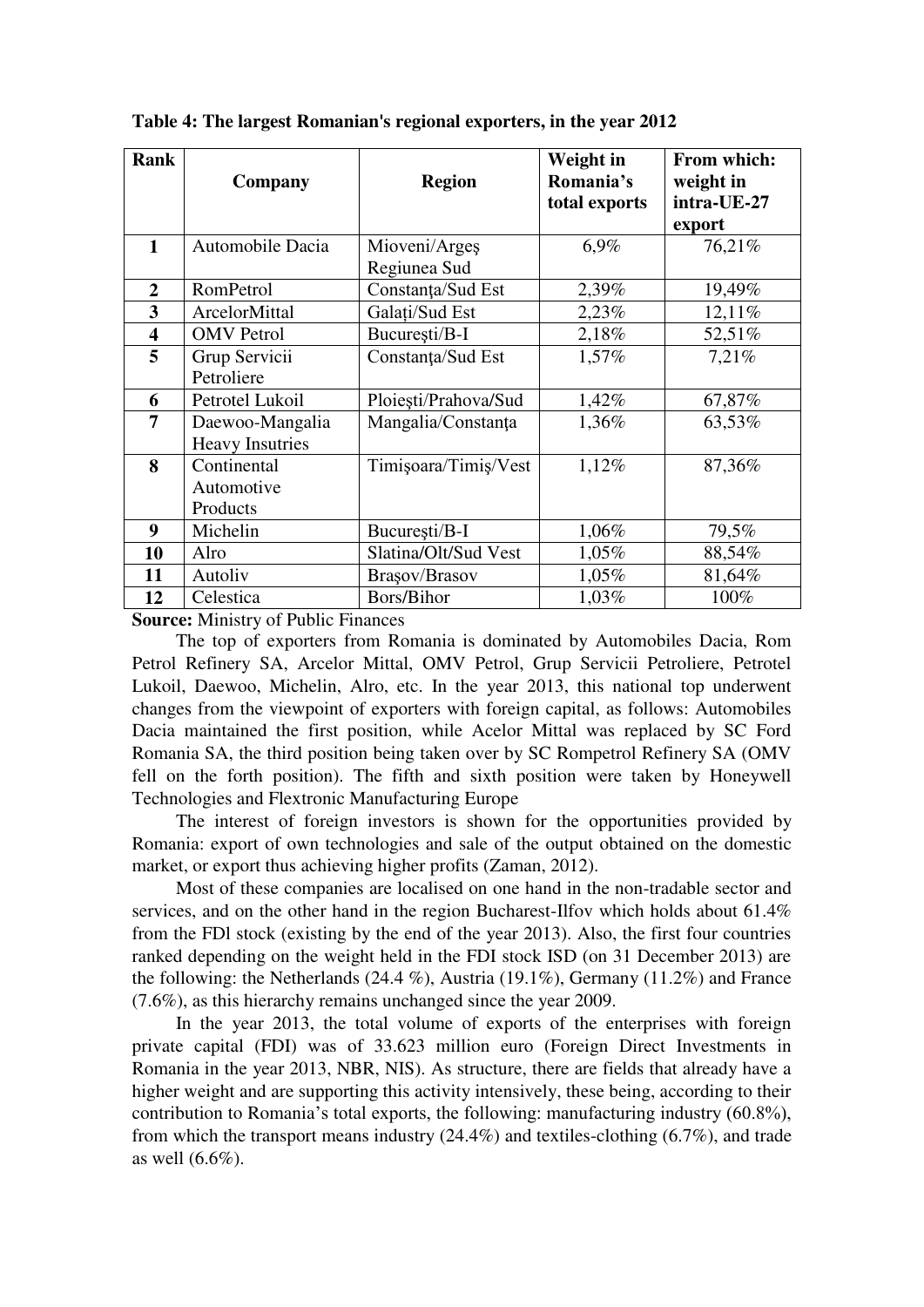## **III.CONCLUSION**

The global financial crisis affected unequally the international trade between the regions and states of the world, the most distressed ones being the developed economies. Thus, paradoxically, the crisis contributed to the diminishment of the increased trend of marked national trade imbalances and, in many instances, to attenuating the global financial imbalance. Also, the member-states of the European Union were affected swiftly, the primary effects of the contagion being felt on the foreign trade channels (Georgescu, 2012).

Romania's exports are dominated by the car, devices, electric equipment, transportation means, agricultural food products', chemical, basic metals, textiles and footwear industry, etc. The exported goods have, to a large extent, a low technological level, being controlled by a small number of companies that have a relatively high share in their volume and being, as a rule, direct foreign investments. In the national top of exporters and importers from Romania are found the same counties where operates, as a rule, at least one large company with foreign capital.

Export activity depends in a large share on the way in which a state or a region capitalises on their endogenous potential, including the accumulated knowledge and existing capacities. Due to the positive impact on the regional competitiveness and specialisation, export is regarded currently as an important factor of economic growth, but also as a source for the emergence of territorial inequalities. This growth based on export is considered as a cumulative process that speeds up the local investment process, employment, domestic demand and the development of secondary industries.

According to Romania's Export Strategy for the period 2014-2020 (document approved by the Government in the year 2014, June), regional specialisation must be a "smart" one, based on clusters, as follows:

Clusters of electronics, mechatronics, machinery and equipment (agricultural machines), technical textiles - Region Bucharest-Ilfov;

- Clusters of technical textiles, health Region North-East;
- Clusters of geo-thermal energy, furniture, health Region North-West,
- Clusters of Car industry (and research) Region South Muntenia;
- Tourism (Danube) and car industry Region South-West;
- Cluster of smart logistic Region South-East (Constanta Shipyard);
- Biomass Cluster Centre Region;

IT Solution Cluster, Agro Food- Biotechnology; Energy- Renewable energy (solar) - West region.

In the Romanian Export Strategy is highlight that the sectors with high regional potential based on export are the next: rubber products, cars and car accessories, electric and electro-technical machinery and devices; IT; furniture. To these are added the sectors with average specialisation, but which can be counted on: foodstuff production, wine and alcoholic beverages, manufactured textile products, chemical products and fertilizers, vessels and components.

An important role in regional growth process is held both by future fields renewable, organic products, logistics, multisectoral intelligent specialisations - and foreign direct investments directed towards export.

Finally, Romania should improve the general business environment, to realise strategic investments in infrastructure and to render efficient the administrative system,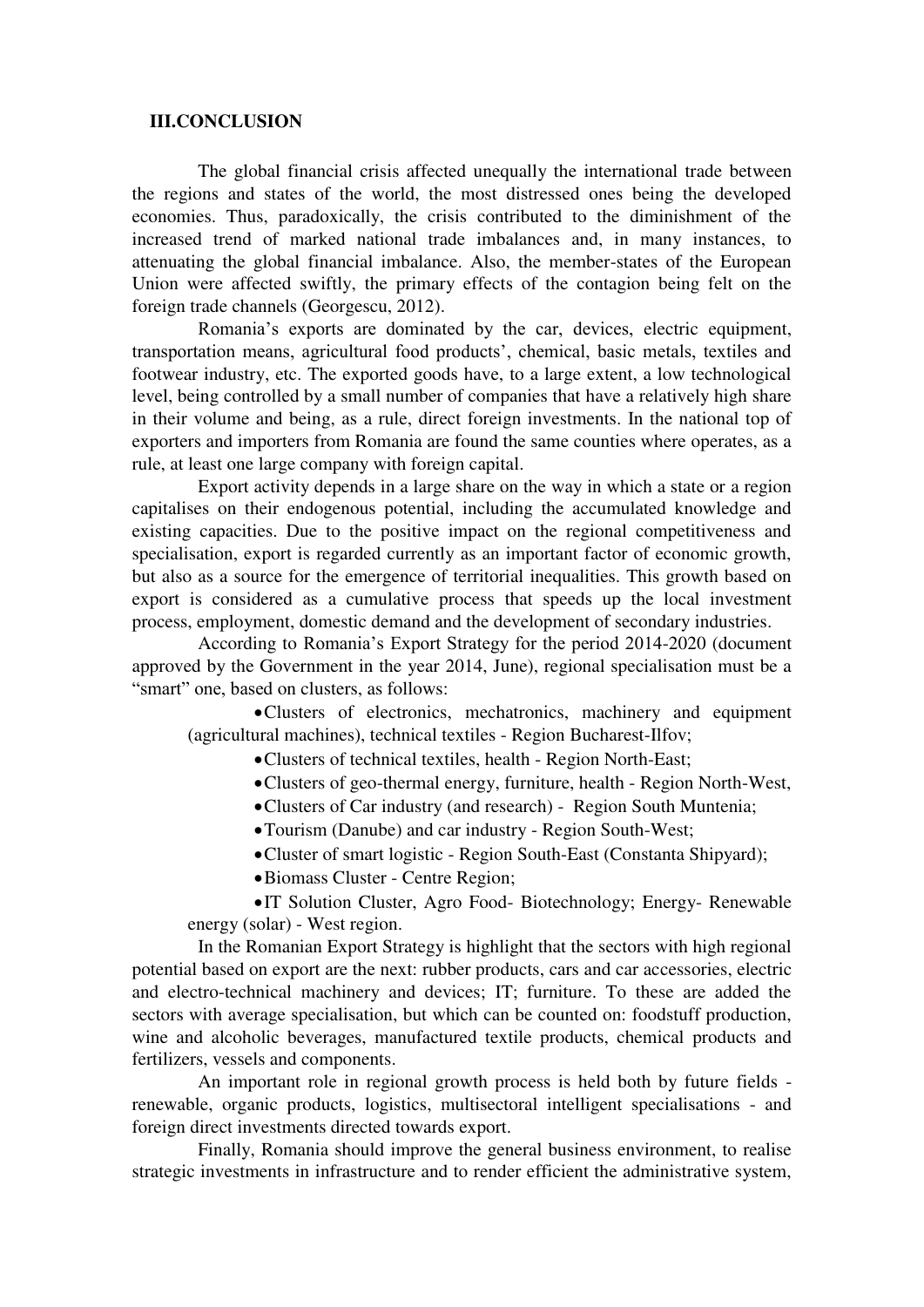to pursue better and efficient absorption of Structural Funds, a coherent budgetary planning, etc.